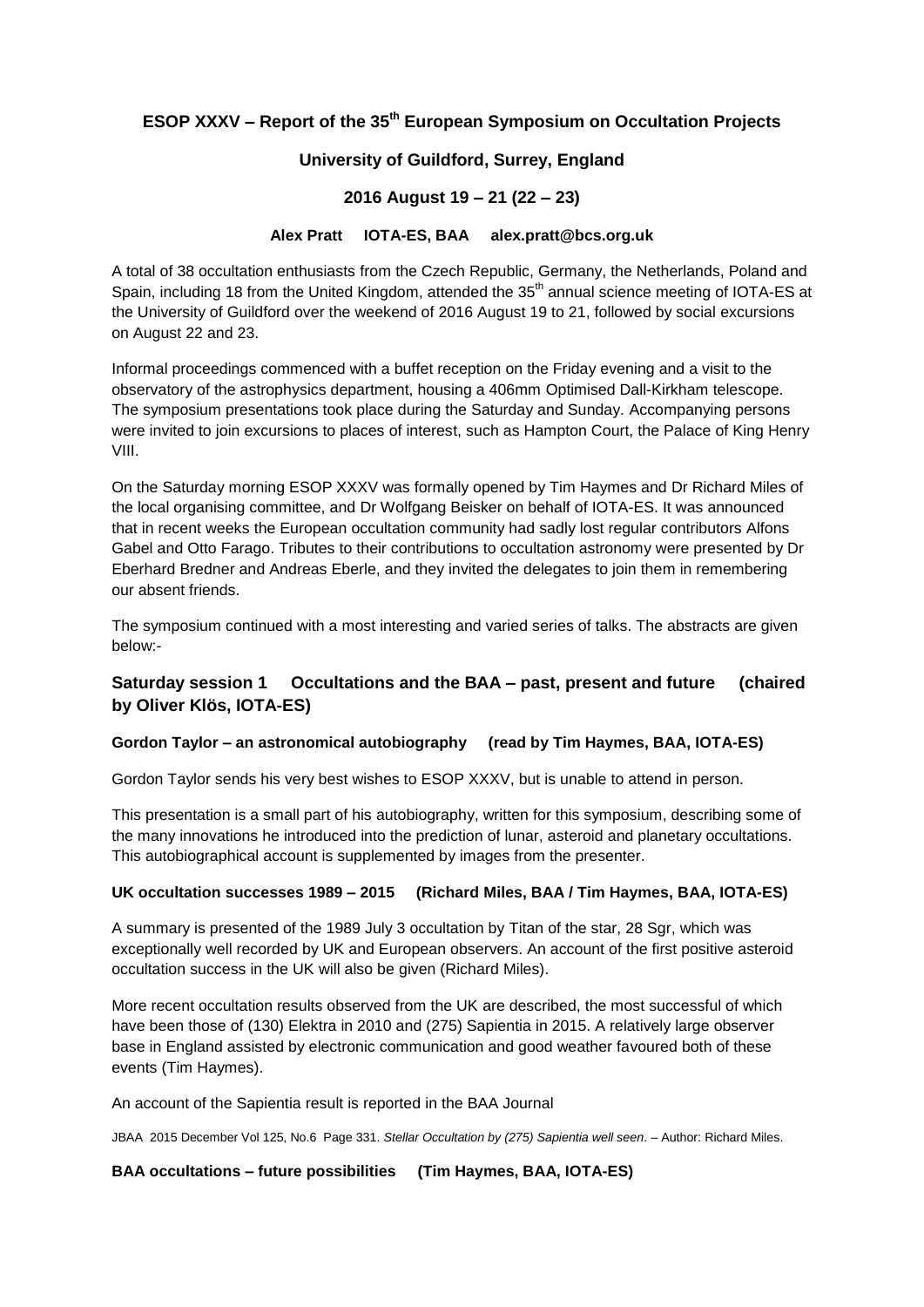The presentation reviews how the BAA can help observers in the light of improved predictions from Gaia. Current alerting methods are summarised.

The content of the BAA Handbook (occultations) will be described briefly.

The greater use of USB planetary web cams (CCD) is to be encouraged, since many potential observers use them.

In future workshops observing sections should include the ability to measure camera delays and discuss the accuracy of the many timing and recording methods that could be employed.

#### **Revisiting observations of the 44 Cap lunar graze of 1989 Aug 17 (Alex Pratt, IOTA-ES, BAA)**

In the early hours of 1989 August 17 Andrew Elliott recorded and timed the grazing occultation of 44 Cap (magnitude 5.9) during the umbral phase of a total lunar eclipse.

On checking Andrew's timings of the D-R-D-R sequence listed in Occult4's Historical Grazes module his O-Cs were small, except for a large value for the R1 event. Plotting the events against the LOLA lunar limb data showed this discrepancy, and a review of Andrew's original videotape confirmed that a mistake had been made either when submitting his observations or when they were added to the occultations archive.

The full story of these investigations is presented, including how the erroneous timing was corrected in the lunar archive, and it concludes with a discussion about record keeping, the problems of extracting data from near-obsolete media and future-proofing archival material.

Eberhard Bredner also observed this event with Andrew and he contributed his additional comments to the presentation.

Further details can be found in:- Journal for Occultation Astronomy, 2016-1, Jan-Apr 2016, page 20- 22, *The Grazing Occultation of 44 Cap during the Total Lunar Eclipse of 1989 August 17*, Alex Pratt.

### **Saturday session 2 Lunar occultations (chaired by Jan Manek, IOTA-ES)**

### **Analysis of a Hyades double star occultation (70 Tau) using Limovie (Tim Haymes, BAA, IOTA-ES)**

The Moon passed across the Hyades on 2016 Jan  $19<sup>th</sup>$  in good conditions from the UK. This presented a number of bright total occultations, some of which are known double stars. Fl 70 Tauri gave a clear step in the light curve. I present the equipment and software used to analyse the result.

This example describes the basics of the analysis process with assistance and advice from Brian Loader and Jan Manek, and following some notes from Alex Pratt, who presented his results at ESOP32 Barcelona.

#### **An Historical Perspective: the Grazing Occultation of 139 Tau on 1972 March 21 (Richard Miles, BAA)**

An account of a successful lunar graze occultation from the early 1970s is presented. Based on predictions by Gordon Taylor, several expeditions were organised including one in the Bristol area by Dr Rodney Hillier, a Bristol AS member who passed away recently. A report of the occultation appeared in the BAA Journal. More recently, Tim Haymes utilised Occult 4 and *Kaguya* data to analyse the observational results.

#### **Occultation of the open cluster Hyades by the Moon. (Vaclav Priban, IOTA-ES, Observatory and Planetarium, Prague, Czech Republic)**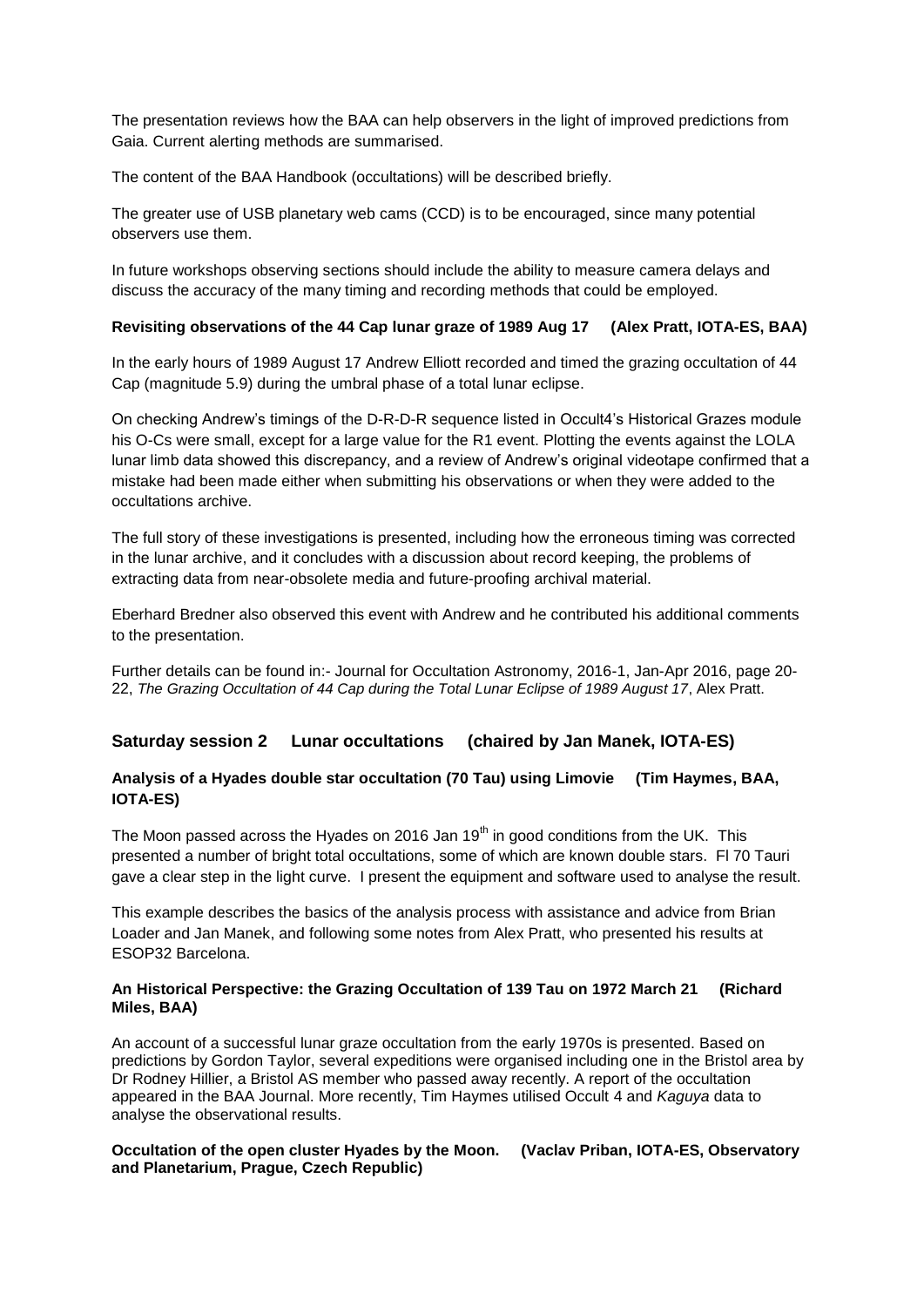First observation from a private observatory which I have constructed at my cottage near Krkonose mountains (Giant mountains, Riesengebirge).

This contribution describes preparing and equipping the observatory and shows the first observed occultations of the stars by the Moon in records and conditions under which they were obtained.

### **A greeting from Harrie Rutten (presented by Richard Miles)**

Very best regards from Harrie Rutten - Arcen, Netherlands.

Unfortunately I cannot attend ESOP35 – I had a bad cycling accident which I will describe. Plans for the future include acquisition of a 16" ODK when my mobility and recovery have improved.

So all the best to you. Hope to see you next year.

#### **Group photograph (taken by Janice McLean, annotated by Tim Haymes)**

### **Construction and setup of a stand-alone Raspberry Pi time-server for computer time synchronisation (David Briggs, Hampshire Astronomy Group)**

Recording of occultation video or CCD images requires an accurate UT time reference. This is often supplied via a continuous 1pps GPS time stamp overlaid on an analogue time signal from a video camera. When using USB digital cameras, the time signal originates from the PC clock. Synchronisation is achieved via software such as Dimension4 and a wired internet connection.

The Raspberry Pi time-server receives the GPS signal directly, and does not require an internet connection. This is advantageous where no internet is available e.g. in an observatory, or in the field.

The stand-alone Raspberry Pi time-server is not original, as most of the information is freely available on the internet. However its application to occultation astronomy is probably new. The RasPi does require a basic knowledge of Debian Linux to set it up, as well as setting up the Meinberg Windows NTP software.

The system will be explained and hand-outs provided. (Live demonstrations took place during the coffee breaks and at lunchtime).

### **Saturday session 3 Instrumentation (chaired by Adrian Jones, BAA)**

### **Raspberry Pi time-server Question & Answer session (David Briggs, Hampshire Astronomy Group)**

Further discussions took place about this time-server solution.

### **A portable 20-inch telescope for IOTA/ES (Konrad Guhl, IOTA-ES, ASTW)**

The observational work of IOTA is spread out across observation sites around the world. Due to focusing on occultation astronomy of TNOs and moons of the outer planets, the size of telescope necessary has increased over the years. The standard "travelling observatory" for many years – the C8 telescope (8 inch diameter) - doesn't fit the requirements of these observations any more. The signal to noise ratio of these rather small instruments cannot keep up with faint objects (up to 20th magnitude), even if highly sensitive CCD (or EMCCD) cameras are used for detection. An instrument with a diameter of 20 inches would solve this problem: from a dark observation site, with an exposure time of 1 second, an instrument of this size is able to detect occultations of stars fainter than 18th magnitude.

Therefore, IOTA-ES decided to buy a used 20-inch Dobsonian telescope in order to adapt it to the requirements of occultation work. An instrument of this size balances research capability and transportability well. The presentation will show the different stages of the project and the instrument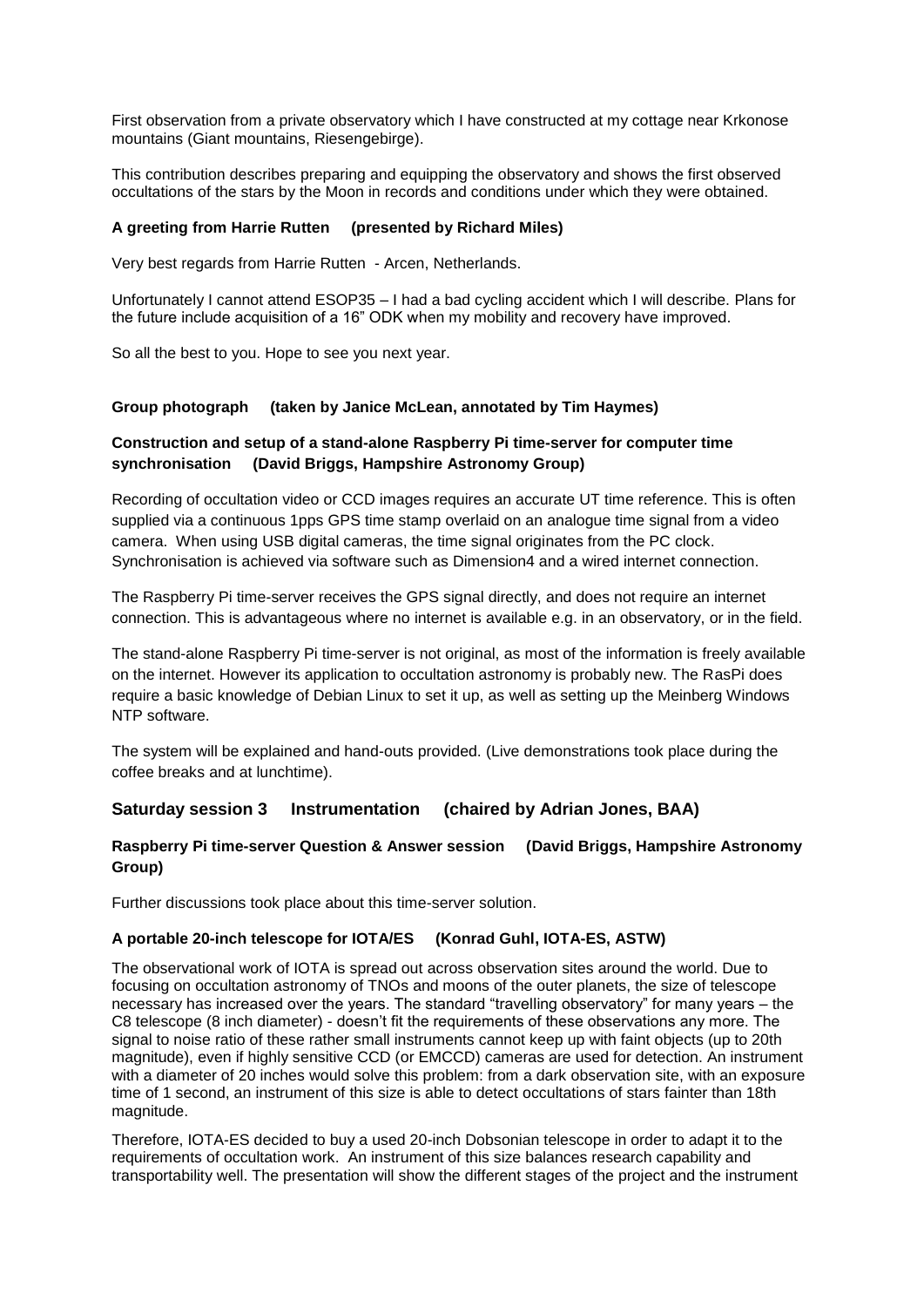in the final design. The first presentation about the instrument was given at ESOP XXXIII in Prague (2014). Within the last two years, the telescope was finished and improved. A first expedition was undertaken to the Alps for an occultation of a star by Pluto on July 19, 2016.

The instrument will be based in Hannover (Germany, headquarters of IOTA-ES) and will be made available to IOTA-ES members on request.

### **A sensitive CCD camera with timing accuracy in the low millisecond range (Wolfgang Beisker, IOTA-ES)**

Based on a CCD camera from a large commercial camera company, a complete camera package has been developed and tested.

Because high timing accuracy is required in occultation observations, only a LINUX system is appropriate. The time is read in from a GPS clock with a 1 pulse per second output. This output is fed into the computer by a RS232 to USB converter, controlling an NTP protocol. The time difference of the system clock and the GPS clock is generally better than 0.01 msec.

Using a commercial software developing kit, a GUI has been programmed, which integrates all necessary parameters, input and outputs, and other human interactions.

By direct comparison between the GPS 1 pps output and the camera images an accuracy of the time stamps written into the FITS headers of better then +/ 5 msec could easily be achieved. The system is ready to be used and can be set up together without large mechanical work. Only the GPS receiver, a RS232 to USB converter, the camera, an electric fan and a notebook computer are needed.

The camera can operate with up to 30 images per second generating single FITS files. The read-out noise is around 7 electrons and the maximum quantum efficiency is around 70%.

The details of camera, hardware and software are presented.

### **Atmospheric Dispersion Corrector - Useful for observing low altitude occultations? - A practical test (Oliver Klös, IOTA-ES, VdS)**

Light coming from celestial objects first passes through the atmosphere of our Earth before reaching the telescope.

The deviation of the light depends on the wavelength and the altitude of the object above the horizon. Blue light is deflected more than red light.

Planetary observers know this phenomenon very well. A red border appears at one side of the object, a blue border on the other side. An Atmospheric Dispersion Corrector (ADC) can compensate for this effect.

But what about low altitude occultations?

The light of stars is spread out in the same way as the light of other objects. Therefore a star at low altitude appears elongated perpendicular to the horizon. An ADC should focus the light of a low altitude star on a smaller area on the detector of the camera.

Could this improve our measurements of occultations? The results of a practical test will be presented at this lecture.

**Saturday session 4 Reports (chaired by John Talbot, BAA)**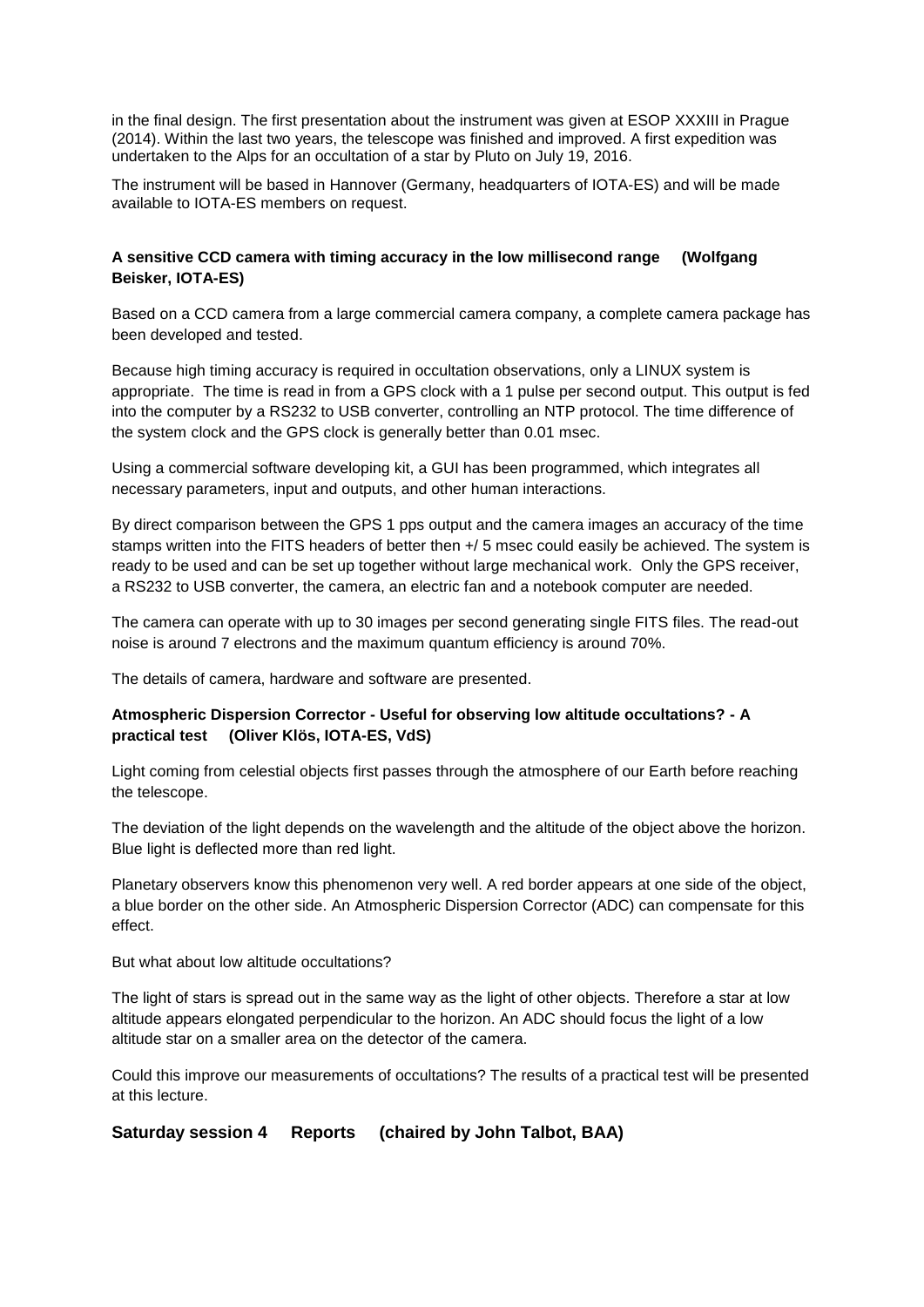### **The Pluto occultations on 14th and 19th of July 2016 - Preliminary overview of observations (Wolfgang Beisker, on behalf of the European Pluto Occultation Team)**

Two occultations by Pluto on the 14th and 19th of July have been observed throughout Europe. The first one (stellar magnitude about 16) was aimed to be the pathfinder for the central flash of the second one (stellar magnitude about 14).

Because of the favourable weather situation, many stations throughout Europe were able to observe the occultations. In an unprecedented effort, it was possible by Bruno Sicardy and his team to calculate the central line of the occultation on the 19th. The publication of the first Gaia position of the target star on the 19th by the Gaia team allowed us, in combination with the observations on the 14<sup>th</sup>, to pinpoint the central line very precisely. As it happened, the line moved farther south to northern Africa and the Canaries. In all parts of central Europe it was possible to observe the following occultation.

*This report will give just a rough overview of what has been observed, without a detailed analysis*.

# **High resolution imaging of mutual events of the Jovian satellites during the 2014/2015 apparition (John Sussenbach<sup>1</sup> and Willem Kivits<sup>2</sup> \*)**

# *<sup>1</sup> Houten (The Netherlands) and <sup>2</sup> Siebengewald (The Netherlands)*

During the Jupiter apparition in 2014/2015 several mutual occultations and eclipses of the Galilean satellites took place. These mutual events occur every 5.93 years. A number of the mutual events have been recorded using 14-inch telescopes and different types of cameras. The current processing programs like Registax 6.1 or Autostakkert2! struggle to grade, align and stack the tiny images of the Jovian satellites. To obtain high resolution images, different processing procedures were employed to optimise the quality of the images, including hand selection of the master frames. A number of occultations and eclipses were recorded at high resolution. In several eclipses the umbra and penumbra could be distinguished successfully. The most interesting mutual phenomenon was observed on 7 February 2016, one day after the date of opposition viz. the simultaneous occultation and eclipse of Ganymede by Callisto.

### *\*Willem Kivits passed away on 23 February 2016*

JBAA 2016 October Vol 126, No.5 Pages 290-296. *High resolution imaging of mutual events of the Jovian satellites during the 2014/2015 apparition*. – Authors: John Sussenbach and Willem Kivits.

### **Occultation of 8th mag star HIP 54599 by (216) Kleopatra on 12 March 2015 (Bernd Gährken, Bavarian Public Observatory, Germany)**

The occultation of the 8<sup>th</sup> mag star by (216) Kleopatra was the most interesting occultation event in Germany in 2015. The weather was good and many observers got a positive result.

(216) Kleopatra is well-known from radar observations. The radar observations show an uncommon bone-shaped structure which is based on several assumptions. The occultation gave an opportunity to compare radar and reality.

# **Mutual events of the binary asteroid (22) Kalliope in 2016 and 2017 (Oliver Klös, IOTA-ES, VdS)**

There are some very good opportunities to observe occultations by (22) Kalliope and its satellite Linus across Europe in the next few months, but other interesting measurements could be made while the binary asteroid reaches its equinox.

Several events can be expected: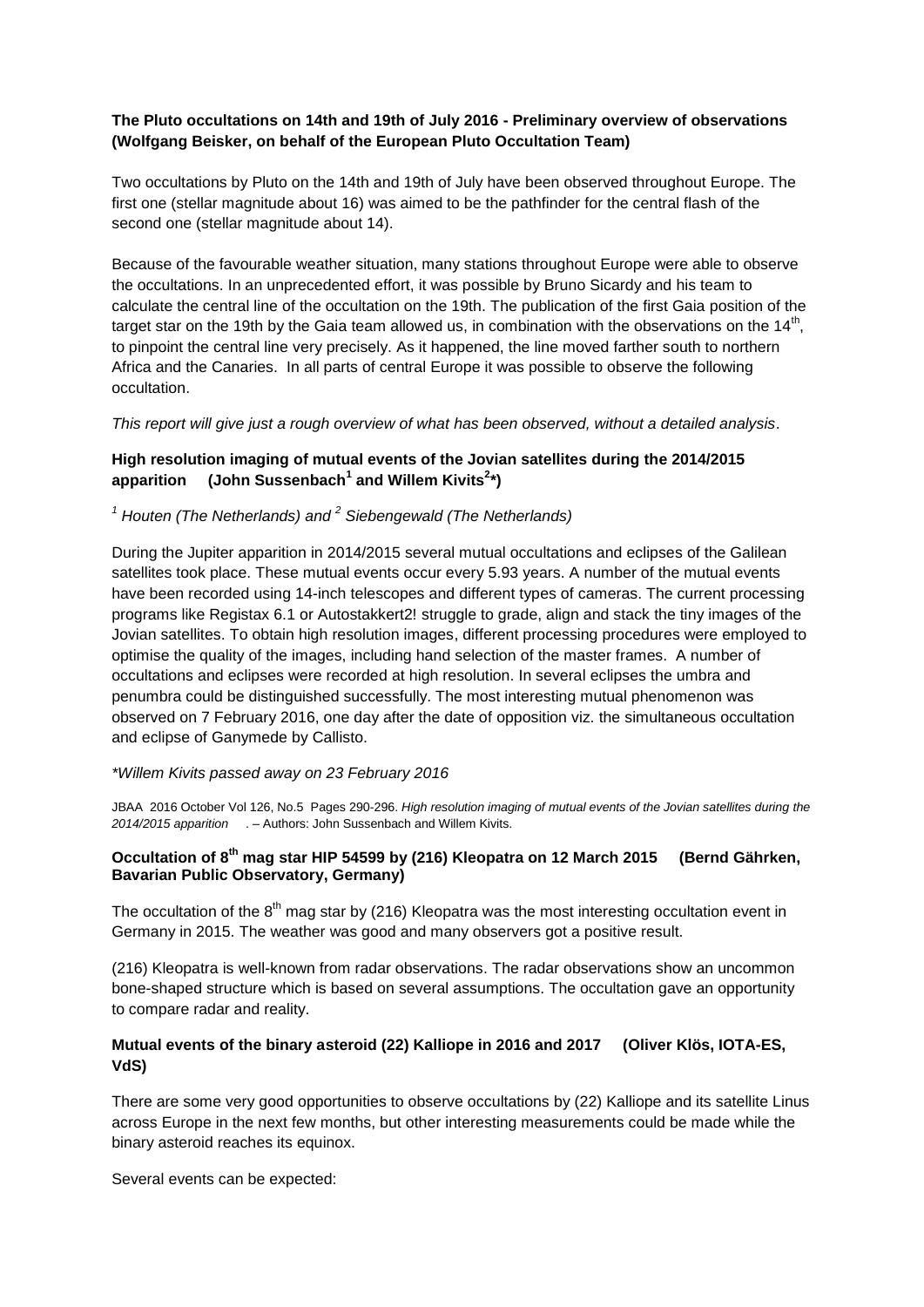Kalliope occults Linus

Kalliope eclipses Linus

Linus occults Kalliope

Linus eclipses Kalliope

This lecture presents the most favourable events for Europe, gives information about expected magnitude drops and accuracy in time and provides a link to the complete list of all events generated by Frédéric Vachier from IMCCE. <http://fredvachier.free.fr/>

# **Saturday session 5 Evening workshop (chaired by Alex Pratt, IOTA-ES, BAA)**

#### **Informal software demonstrations / tutorials**

Included a practical demonstration by John Talbot of OccuRec and AOTA software.

# **Sunday session 1 Predictions and projects in the Gaia era (chaired by Richard Miles, BAA)**

# **Gaia – the impact on asteroid occultations (Dave Herald, IOTA, Murrumbateman, Australia – via Skype)**

The current astrometric situation is compared with what we can expect after the Gaia data releases from September 2016 to 2020. The parallax and proper motion of 1 billion stars is anticipated down to mag 20. The catalogues are also expected to contain a large number of new objects. Occultation paths will become highly refined. For stars brighter than mag 12, the path errors will be less than 20km. An observation strategy is suggested.

(This presentation was also given at a recent Paris conference, and to IOTA in July).

#### **On the uncertainty of asteroidal occultation predictions in the Gaia era (Mike Kretlow, IOTA-ES, BAA)**

The predictability of asteroidal occultations is limited by the uncertainty of the available ephemeris and by the error of the star position given for the occultation epoch. Typical star position uncertainties are about 10 - 100 mas for star catalogues mostly used in current asteroidal occultation work. For the first data release of Gaia (G1) a mean error of ~1 mas can be expected, the final catalogue will be about 100 times more accurate.

On the other hand the current ephemeris uncertainty of an asteroid is a complex result of the astrometric data used for the orbit determination and the (iterative) computation process itself. The astrometric observations are usually an inhomogeneous set of measurements made over years or decades by different observers with different techniques and reduced with different star catalogues, and thus are affected by a wide range of random and systematic errors and even not necessarily expressed within the same reference (catalogue) system.

Current uncertainties in asteroid ephemerides are often in the range of some 10 to 100 mas at the 1 sigma level. A 500 mas ephemeris uncertainty corresponds to ~360 km cross-track displacement on the Bessel plane for an object at 1 AU distance to Earth. To achieve a significantly better prediction quality we have to increase the ephemeris accuracy as well, e.g. by debiasing astrometric observations towards a Gaia catalogue system.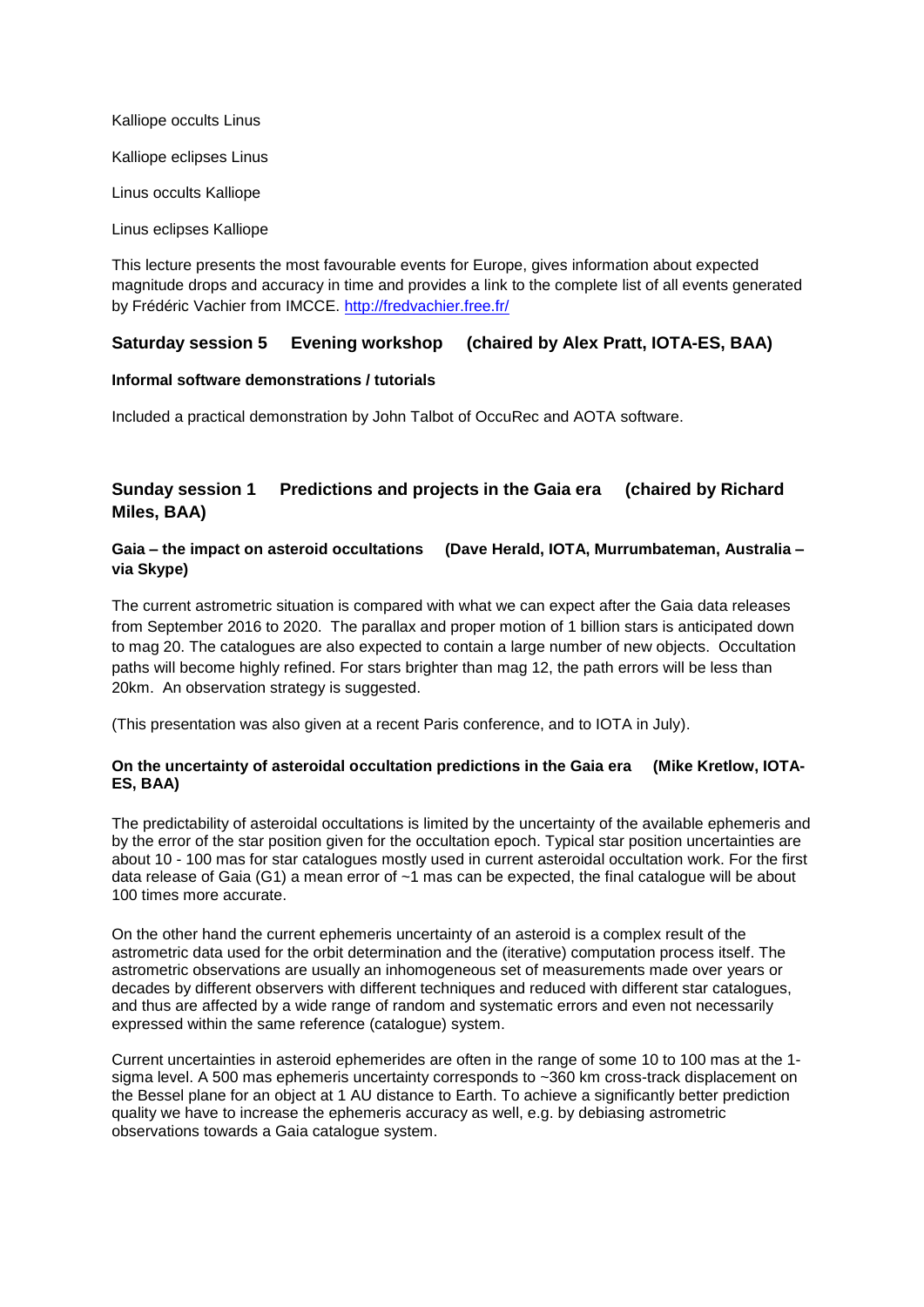The talk will address these issues and looks at the prediction uncertainty and predictability which can be achieved now, in the near future (G1) and in the post-Gaia era.

# **LUCKY STAR - An EU research project with Pro-Am collaboration (Wolfgang Beisker, IOTA-ES)**

I will introduce and explain a new collaborative project involving professional and amateur observers.

# **Gaia-GOSA An interactive service for asteroid follow-up observations (Dr Toni Santana-Ros, Astronomical Observatory of [Adam Mickiewicz University,](https://www.researchgate.net/institution/Adam_Mickiewicz_University) Poznań, Poland)**

#### http://arxiv.org/abs/1505.03802

Gaia-GOSA is an interactive tool which supports observers in planning photometric observations of asteroids. Each user is able to personalise the observation plan taking into account the equipment used and the observation site. The list of targets has been previously selected among the most relevant and scientifically remarkable objects, while the predictions of the transits in Gaia's field of view have been calculated at the Observatoire de la Côte d'Azur. The data collected by the GOSA community will be exploited to enhance the reliability of Gaia's solar system science. The service is publicly available at [www.gaiagosa.eu.](http://www.gaiagosa.eu/)

I present the Gaia-Ground-based Observational Service for Asteroids (GOSA).

# **Determination of asteroid diameters from occultations (Dave Herald, IOTA, Murrumbateman, Australia – via Skype)**

I have recently been developing tools to directly determine asteroid diameters from our occultation observations, by making use of asteroid shape models.

I am hopeful that we shall soon set about reviewing all our past observations for events where a shape model is available - so that we can generate 'direct' measurements of asteroid diameters for a good number of asteroids.

The presentation will describe the techniques and problems, and some of the challenges ahead.

(This presentation was also given at a recent US meeting).

# **Sunday session 2 Practical techniques (chaired by Konrad Guhl, IOTA-ES)**

### **New features of GRAZPREP (Dr Eberhard Riedel, IOTA-ES)**

With the LRO/LOLA lunar profile data as calculated by Dietmar Büttner, Germany, and provided for use in GRAZPREP it is now possible not only to increase the prediction quality but also to revise former grazing occultation reports. GRAZPREP has a special tool that allows an easy graphical checking of occultation timings against a highly enlarged lunar rim. The possibilities and limitations of this procedure are discussed.

Now shortly before the first release of the Gaia catalogue the stellar positions as well as the uncertainties related to stellar double and multiple systems are another obstacle to the precision of prediction and evaluation. According to a request of Gaia project officials, GRAZPREP will be used to confirm the precision of the Gaia positions once they are available.

### **Using Occult4 to report and view light curves (Alex Pratt, IOTA-ES, BAA)**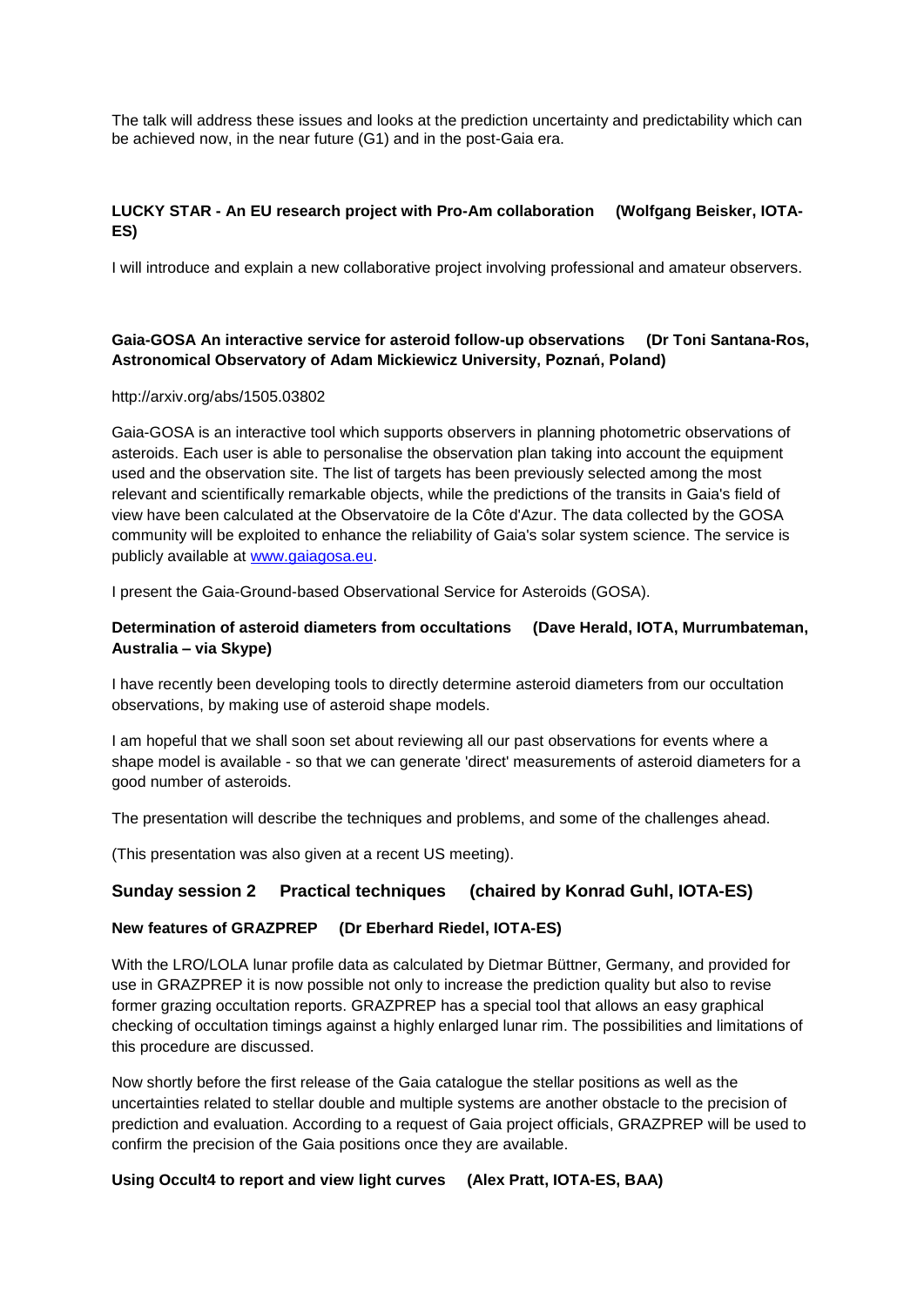A new feature in Occult4 allows the observer to submit light curves of asteroidal and lunar occultations to a publicly available dataset. Observers are encouraged to contribute the light curves from their latest observations and their work from previous years.

The processes involved in selecting light curve data and reporting the data files are presented and discussed, including the options for searching on star catalogue number, asteroid number or observer name to view light curves in the dataset.

(This presentation included additional slides contributed by Dave Herald).

### **UKOCL The UK occultation prediction feed for OccultWatcher (John Talbot, Reading AS)**

This feed was set up in 2014 using the URAT1 catalogue. Its purpose is to provide parts of Europe, and the UK in particular, with predictions for smaller bodies of which there are many. There are some false stars in this catalogue so potential observers should be made aware of this.

The presentation will describe the selection criteria used for predictions, how it can be accessed with OccultWatcher, and observing tips when selecting these targets.

# **Using OccuRec - Occultation Recording Software by Hristo Pavlov (John Talbot, Reading AS)**

OccRec is a video recorder for Windows that has been specifically created to provide better options for recording asteroidal occultations with integrating cameras.

The settings provided in the software offer useful features, and should appeal to potential users. The recording format (AAV) is written by H Pavlov and the video can be read and analysed by Tangra 3.

The main features of the software will be described from this user's point of view, together with tips on how to set it up and record from the camera, and how the recording is used to obtain a basic light curve.

# **Travelling and observing with small equipment (Eberhard Bredner, IOTA-ES, DOA, Club Eclipse)**

"From Mars to theta Librae and nothing".

This will be basic information on the use of portable equipment. I also hope to give some hints for the more experienced observers.

# **Sunday session 3 Open forum (chaired by Wolfgang Beisker, IOTA-ES)**

General Question and Answer session.

Overview of the proposed location of ESOP XXXVI in 2017 and future ESOPs.

Closing remarks, acknowledgements and thanks to the Local Organising Committee.

Information about the social trips on Monday and Tuesday.

# **Sunday session 4 Evening (chaired by Tim Haymes, BAA, IOTA-ES)**

Tim showed a documentary on recent excavations at Stonehenge, as a precursor to the visit on the following day.

### **Occultation of a mag 10 star by (922) Schlutia**